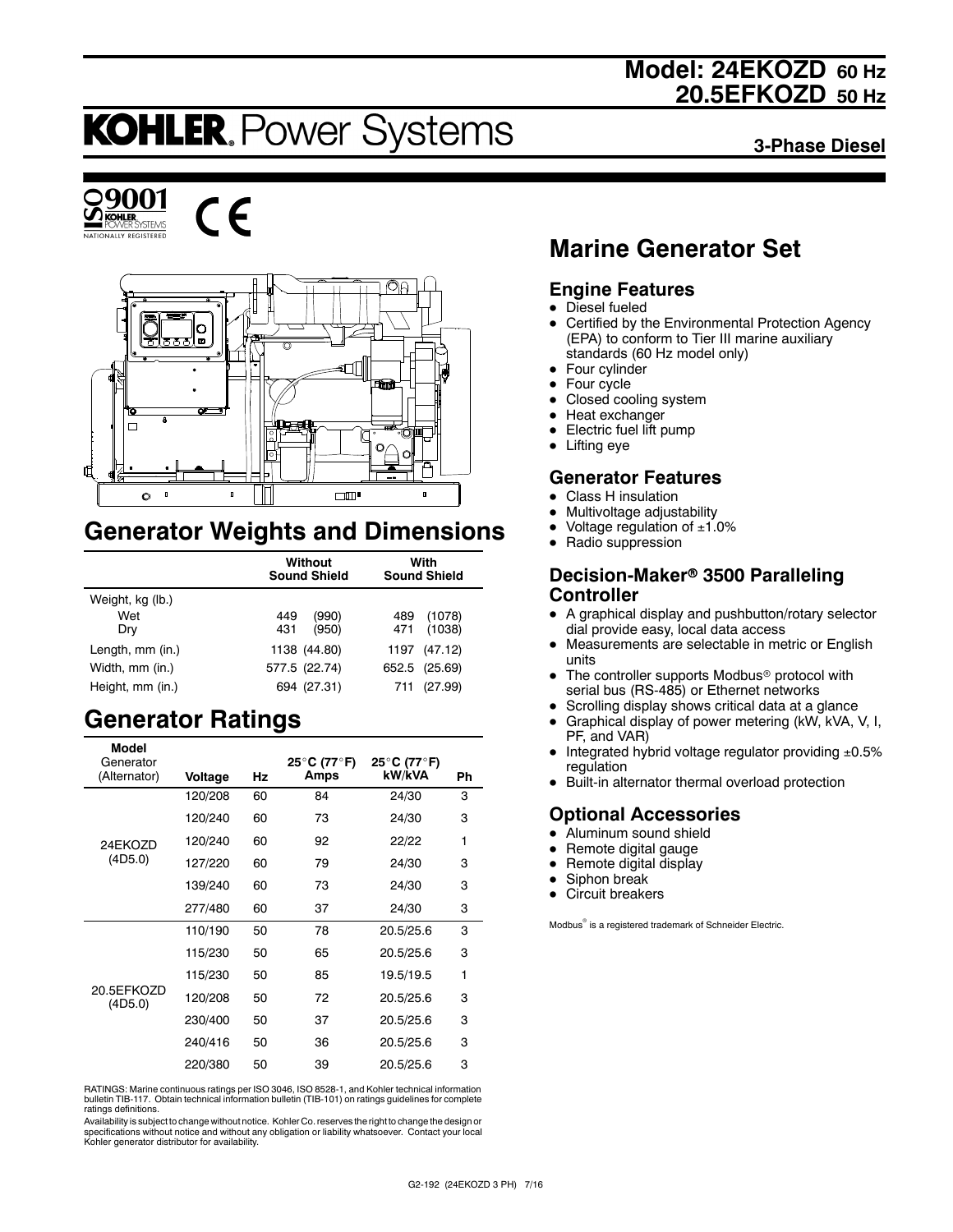## **Application Data**

 $\bar{z}$ 

#### **Engine**

| <b>Engine Specifications</b>                                                                                 | 60 Hz                        | 50 Hz |  |
|--------------------------------------------------------------------------------------------------------------|------------------------------|-------|--|
| Type                                                                                                         | 4 cycle, naturally aspirated |       |  |
| Cylinder, quantity                                                                                           | 4                            |       |  |
| Displacement, L (cu. in.)                                                                                    | 2.5(151)                     |       |  |
| Bore and stroke, mm (in.)                                                                                    | 88 x 102 (3.46 x 4.02)       |       |  |
| Compression ratio                                                                                            | 17:1                         |       |  |
| Combustion system                                                                                            | Direct injection             |       |  |
| Rated rpm                                                                                                    | 1800                         | 1500  |  |
| Max. power at rated rpm, HP                                                                                  | 38.7                         | 34.1  |  |
| Governor, type                                                                                               | Mechanical                   |       |  |
| Frequency regulation, mechanical<br>governor<br>No load to full load (droop) $\ldots \ldots$<br>Steady state | 5%<br>±0.7%                  |       |  |
| Angular operation<br>$Instant (1 min.) \ldots \ldots$<br>Intermittent $(30 \text{ min.})$                    | $35^{\circ}$<br>$25^{\circ}$ |       |  |

## **Engine Electrical**

| <b>Engine Electrical System</b> | 60 Hz                      | 50 Hz |
|---------------------------------|----------------------------|-------|
| Battery, voltage                | 12 or 24 volt              |       |
| Battery charging module         | 10-amp                     |       |
| Battery, minimum recommendation | 650 CCA @ 0°F              |       |
| Starter motor                   | 2 kW, 12 V<br>2.5 kW, 24 V |       |

## **Cooling**

| <b>Cooling System</b>                                                     | 60 Hz                             | 50 Hz       |
|---------------------------------------------------------------------------|-----------------------------------|-------------|
| Capacity, L (qt.), approx.                                                | 4.4(4.6)                          |             |
| Heat exchanger type                                                       | 2.5 in. dia. $\times$ 2 pass      |             |
| Seawater pump type                                                        | Belt-driven,<br>10-blade impeller |             |
| Heat rejected to cooling water at rated<br>kW, wet exhaust, kW (Btu/min.) | 19.5 (1100)                       | 23.5 (1350) |
| Engine water pump flow, Lpm (gpm)                                         | 53 (14)                           | 47 (12)     |
| Seawater pump flow, Lpm (gpm)                                             | 30(8)                             | 27 (7.15)   |

#### **Fuel**

| <b>Fuel System</b>                     | 60 Hz    | 50 Hz |  |
|----------------------------------------|----------|-------|--|
| Fuel shutoff solenoid                  | Electric |       |  |
| Fuel pump                              | Electric |       |  |
| Maximum recommended fuel lift, m (ft.) | 1.2(4.0) |       |  |

### **Lubrication**

| <b>Lubricating System</b>             | 60 Hz                   | 50 Hz |  |
|---------------------------------------|-------------------------|-------|--|
| Oil pan capacity with filter, L (qt.) | 11(11.6)                |       |  |
| Oil pump type                         | Pressure, trochoid pump |       |  |

## **Operation Requirements**

| <b>Air Requirements</b>                                  | 60 Hz       | 50 Hz       |
|----------------------------------------------------------|-------------|-------------|
| Engine combustion air requirements,<br>$L/min.$ (cfm)    | 1840 (65.1) | 1676 (59.2) |
| Generator cooling requirements,<br>$L/min.$ (cfm)        | 9175 (325)  | 7645 (270)  |
| Max. air intake restriction, kPa (in. $H_2O$ )           | 2.5(10.0)   | 2.0(8.0)    |
| Exhaust flow, $m^3/m$ in. (cfm)                          | 1.8 (66)    | 1.6(56)     |
| Exhaust temp., °C (°F) at full load                      | 450 (842)   | 310 (590)   |
| Max. allowed exhaust back pressure,<br>kPa (in. $H_2O$ ) | 8.5(34.1)   | 6.5(26.1)   |
| <b>Fuel Consumption</b>                                  | 60 Hz       | 50 Hz       |
| Diesel, Lph (gph) at % load                              |             |             |
| 100%                                                     | 6.7(1.77)   | 5.84 (1.54) |
| 75%                                                      | 5.2(1.39)   | 4.44 (1.17) |
| 50%                                                      | 3.7(0.98)   | 3.09(0.82)  |
| 25%                                                      | 2.3(0.61)   | 1.78 (0.47) |

**Note:** The fuel consumption of the 60 Hz model is based on 24EKOZD and the fuel consumption of the 50 Hz model is based on 20.5EFKOZD.

### **Engine Features**

- $\bullet$  Low oil pressure shutdown
- High engine temperature shutdown
- Low seawater pressure shutdown
- Vibromount
- Belt guard
- Disposable oil filter
- $\bullet$  Oil drain valve
- Disposable fuel filter

#### **Alternator Features**

- $\bullet$  Brushless, rotating field design permits power to be obtained from stationary leads.
- $\bullet$  Windings are vacuum impregnated with epoxy varnish for dependability and long life.
- $\bullet$  Rotors are dynamically balanced to minimize vibration.
- Copper windings ensure minimal heat buildup. Insulation meets NEMA standards for class H insulation.
- $\bullet$  Direct connected to the engine, the generator has sealed precision ball bearings with a precision-machined steel sleeve in the end bracket to prevent shaft misalignment and extend bearing life.
- $\bullet$  Mounted on a drip-proof tray.
- $\bullet$  Equipped with a twelve-lead reconnectable stator.
- Capable of sustained line-to-neutral short circuit current of up to 300% of the rated current for up to 2 seconds. (IEC 60092-301 short-circuit performance.)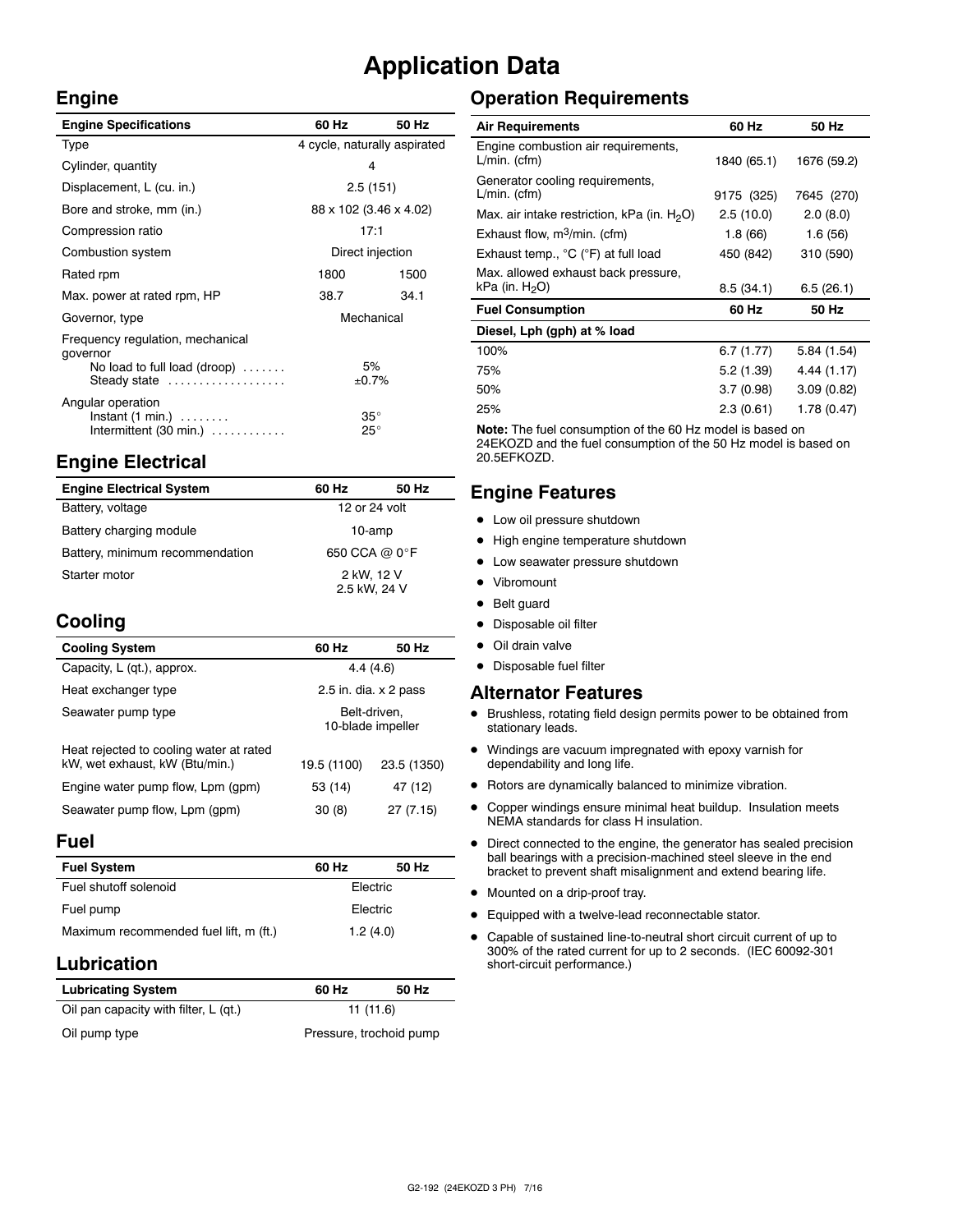## **Application Data**



### **Decision-Maker<sup>®</sup> 3500 Controller**

Provides advanced control, system monitoring, and system diagnostics for optimum performance and compatibility. The Decision-Maker<sup>®</sup> 3500 controller uses a patented hybrid voltage regulator and unique software logic to manage alternator thermal overload protection features normally requiring additional hardware. Additional features include:

- AC Output Voltage Regulator Adjustment. The voltage adjustment provides a maximum adjustment of  $\pm 10\%$  of the system voltage.
- Alarm Silence. The controller can be set up to silence the alarm horn only when in the AUTO mode for NFPA-110 application or Always for user convenience.
- $\bullet$  Alternator Protection. The controller provides generator set overload and short circuit protection matched to each alternator for the particular voltage/phase configuration.
- $\bullet$  Automatic Restart. The controller automatic restart feature initiates the start routine and recrank after a failed start attempt.
- **Cyclic Cranking.** The controller has programmable cyclic cranking.
- **ECM Diagnostics.** The controller displays engine ECM fault code descriptions to help in engine troubleshooting.
- **Engine Start Aid.** The configurable starting aid feature provides customized control for an optional engine starting aid.
- **Event Logging.** The controller keeps a record (up to 1000 entries) for warning and shutdown faults. This fault information becomes a stored record of system events and can be reset.
- **Historical Data Logging.** Total number of successful starts of the generator is recorded and displayed.
- $\bullet$  Integrated Hybrid Voltage Regulator. The voltage regulator provides  $\pm$  0.5% no-load to full-load RMS voltage regulation with three-phase sensing.
- **Lamp Test.** Press the alarm silence/lamp test button to verify functionality of the indicator lights.
- **LCD Display.** Adjustable contrast for improving visibility.
- Measurement Units. The controller provides selection of English or metric displays.
- **Power Metering.** Controller graphical display provides voltage, current, power factor, kW, kVA, and kVAR.
- **Programming Access (USB).** Provides software upgrades and diagnostics with PC software tools.
- **Remote Reset.** The remote reset function supports acknowledging and resetting faults and allows restarting of the generator set without going to the master control switch off/reset position.
- **Run Time Hourmeter.** The generator set run time is displayed.
- Time Delay Engine Cooldown (TDEC). The TDEC provides a time delay before the generator set shuts down.
- Time Delay Engine Start (TDES). The TDES provides a time delay before the generator set starts.
- **Voltage Selection Menu.** This menu provides the capability to switch the generator output voltage. NOTE: Generator set output leads may require reconnection.
- **Paralleling Functions:** 
	- $\bullet$  Bus sensing
	- First on logic
	- Synchronizing
	- Communication based isochronous load sharing
	- Droop load sharing
	- External controlled load sharing via analog bias signals

### **Accessories**

#### **Sound Shield**

Provides for highly effective silencing, ease of access for engine/generator servicing, low maintenance, excellent durability, and safety. The sound shield's customer connection panel includes connections for the following:

- $\circ$  Battery (positive and negative)
- o Equipment ground
- $\circ$  Fuel inlet and return
- o Seawater inlet
- o Water-cooled exhaust outlet
- $\cap$  Oil drain
- o Customer load lead access
- o Customer interface

#### **Siphon Break**

Mandatory kit on generators installed below the waterline. Prevents the siphoning of flotation water into the engine.

#### **Line Circuit Breakers**

Protect the generator from extreme overload.

#### **Ship-to-Shore Switch**

Allows immediate switching to Kohler<sup>®</sup> generator set power or shore power protecting the electrical system from the possibility of simultaneous connection of both power sources.

#### **Remote Digital Gauge**

Allows starting and stopping from a location remote from the generator set.

 $\circ$  3 in. gauge for J1939 Requires a 76.2 mm (3 in.) dia. hole for mounting.

#### **Remote Digital Display**

Allows starting, stopping, and monitoring from a location remote from the generator set.

#### **Remote Connection/Extension Harness**

Provides wiring for the remote digital gauge.

#### **12-Inch Remote Wiring Harness**

Equipped with a 12-pin connector on one end that connects to the standard customer interface connector. Equipped on the other end with leads for connection to customer-supplied wiring.